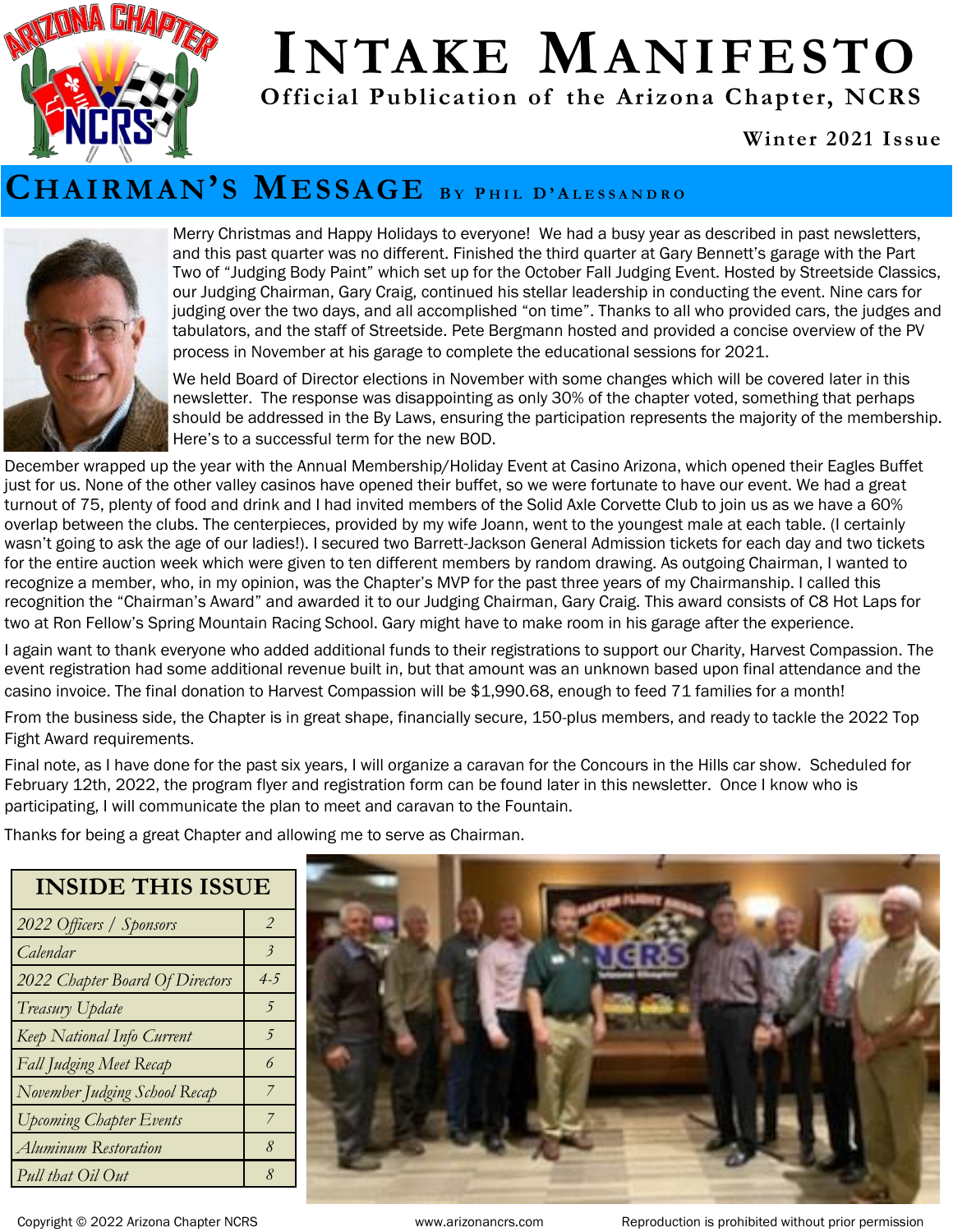**Chairman**

*[Garry Mion](mailto:chairman@arizonancrs.com)*

*[Gary Craig](mailto:judging@arizonancrs.com)*

**Membership**

**Webmaster**

*[Loren Peterson](mailto:webmaster@arizonancrs.com)*

*Could Be You!*

*[David Peterson](mailto:Membership@arizonancrs.com)*

**Newsletter Editor**

**Judging Chairman**



**2022 AZ Chapter Board**

**Vice Chairman** *[Ron Coleman](mailto:ViceChairman@arizonancrs.com)*

**Treasurer**

**Secretary**

**Historian**

*[Brad Vigesaa](mailto:secretary@arizonancrs.com)*

*[Tom McGowan](mailto:Historian@arizonancrs.com)*

**Activities Chairman**

*[Paul Morel](mailto:Treasurer@arizonancrs.com)*

Page 2 **Intake Manifesto Winter 2021** 

NCRS (National Corvette Restorers Society) is a national organization open to all persons interested in the restoration, preservation, history, and enjoyment of Corvettes produced by the Chevrolet Motor Division of the General Motors Corporation. NCRS is not affiliated with Chevrolet or General Motors.

Membership in the Arizona Chapter of the NCRS is open to all members of the NCRS National Organization. Dues are \$20 per year. For membership information, please visit our website at www.arionzancrs.com.

NCRS registered marks used in the *Intake Manifesto* are NCRS Founders Award®, NCRS Master Judge Award®, NCRS Performance Verification Award®, NCRS Flight Award®, NCRS American Heritage AwardSM, and NCRS Sportsman Award®. All are registered with the United States Department of Commerce and Trademark Office.

The Arizona Chapter is proudly sponsored by the following businesses. We appreciate all that they do in support of our Chapter, so Please Support Them!













Copyright © 2022 Arizona Chapter NCRS **WEEN THE MENT WOWEN** www.arizonancrs.com Reproduction is prohibited without prior permission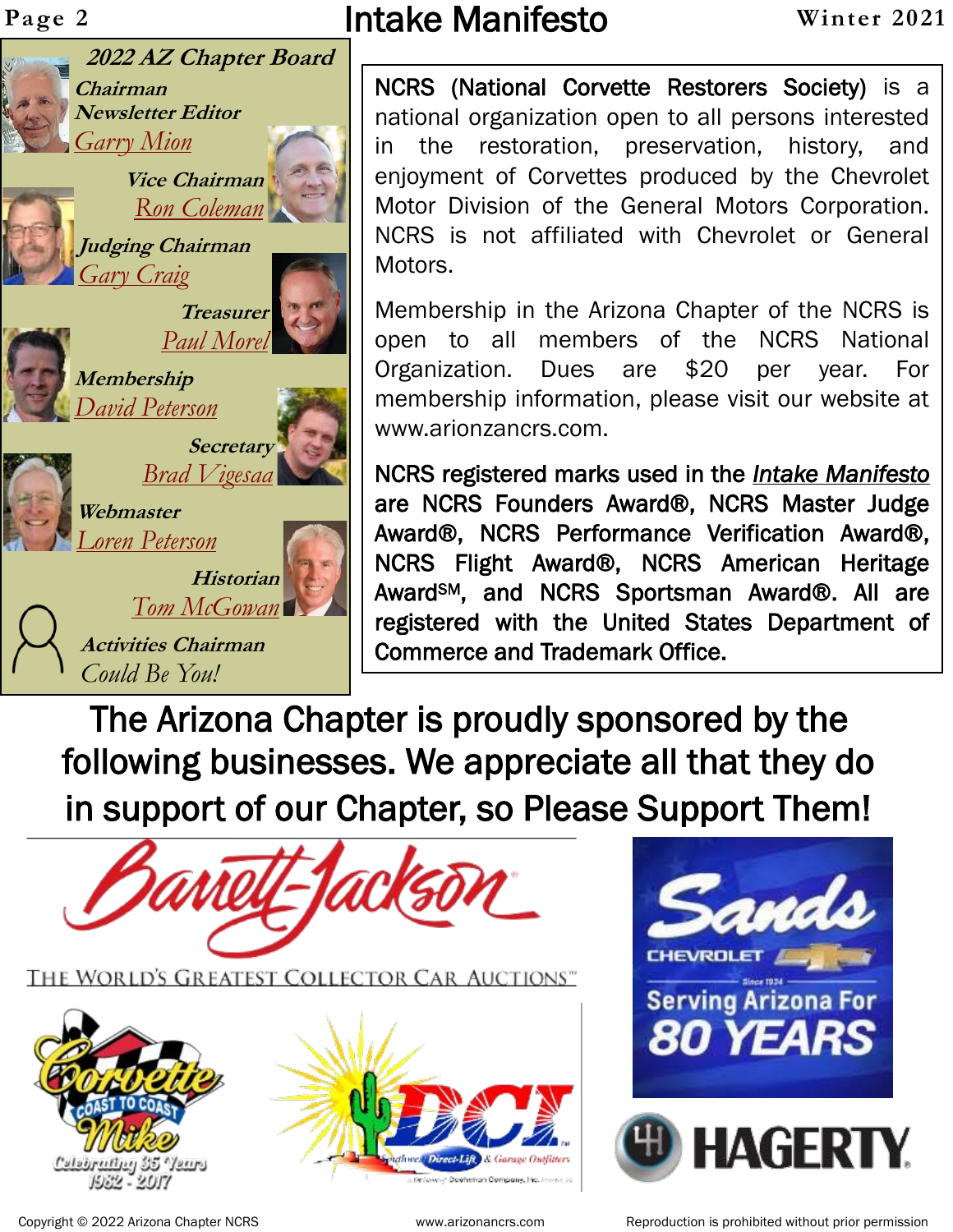# **Winter 2021** Intake Manifesto **Page 3 2022 SCHEDULE OF EVENTS**

| Date               | <b>Activity &amp; Registration/Contact Information</b>                                  |
|--------------------|-----------------------------------------------------------------------------------------|
| October 8-9        | Fall 5pt Chapter Judging Meet-Streetside Classics Mesa                                  |
| October 15-16      | SoCal & CCC Joint Fall Judging Meet-Buellton, CA                                        |
| October 21-23      | <b>Texas Regional-Frisco, TX</b>                                                        |
| November 20        | 1pt Judging School and Chapter Meeting- Preparing for PV Chandler, AZ                   |
| December 12        | Chapter Holiday Party Casino Arizona Eagle Buffett                                      |
| January 22-30      | <b>Barrett Jackson</b>                                                                  |
| January 15         | Chapter Meeting and Technical Session-Corvette Fuels and Lubricants Mesa, AZ            |
| February 19        | 1pt Chapter Meeting and Judging School-C1 Chassis Gilbert, AZ                           |
| February 12        | Concours In The Hills Fountain Hills Online Registration Contact - Phil D'Alessandro    |
| February 23-26     | Florida Regional Lakeland, Florida Registration is Open                                 |
| March 4-5          | Southern Arizona Chapter Judging Meet Tucson, AZ Registration is Open                   |
| March 18-19        | 5pt Chapter Judging Meet Streetside Classics Registration is Open                       |
| <b>April TBD</b>   | Chapter Driver Looking for ideas and volunteers to help organize-contact a Board member |
| April 7-9          | Louisiana Regional New Orleans Registration is Open                                     |
| <b>April 29-30</b> | Southern California Chapter Meet San Marcos, CA Registration Opens January 15th         |
| May 19-21          | Carolina Regional Greenville, South Carolina                                            |
| <b>July 24-28</b>  | <b>National Convention</b> Mobile, Alabama Registration Opens February 1st              |
| August 18-20       | Northwest Regional Redmond, Oregon                                                      |
| October TBD        | 5pt Chapter Judging Meet                                                                |
| October 27-29      | Texas Regional Frisco, Texas                                                            |
| December TBD       | <b>Chapter Holiday Party</b>                                                            |

*The above list of events are subject to change. Visit the Chapter & National Websites for latest details*

These events may be impacted by the Covid-19 social distancing guidelines put into effect by federal, state, and local agencies. Updates, as soon as we know them, will be sent out to chapter members.

# **GET INVOLVED!**

**T H R O U G H O U T T H E Y E A R T H E C L U B I S L O O K I N G T O H O L D T E C H N I C A L A N D S O C I A L A C T I V I T I E S I N A D D I T I O N T O OUR T R A D I T I O N A L J U D G I N G A C T I V I T I E S . I F Y O U H A V E A N I D E A Y O U T H I N K O T H E R M E M B E R S O F T H E C L U B W O U L D B E I N T E R E S T E D I N , P L E A S E C O N T A C T A B O A R D M E M B E R T O D I S C U S S I T .**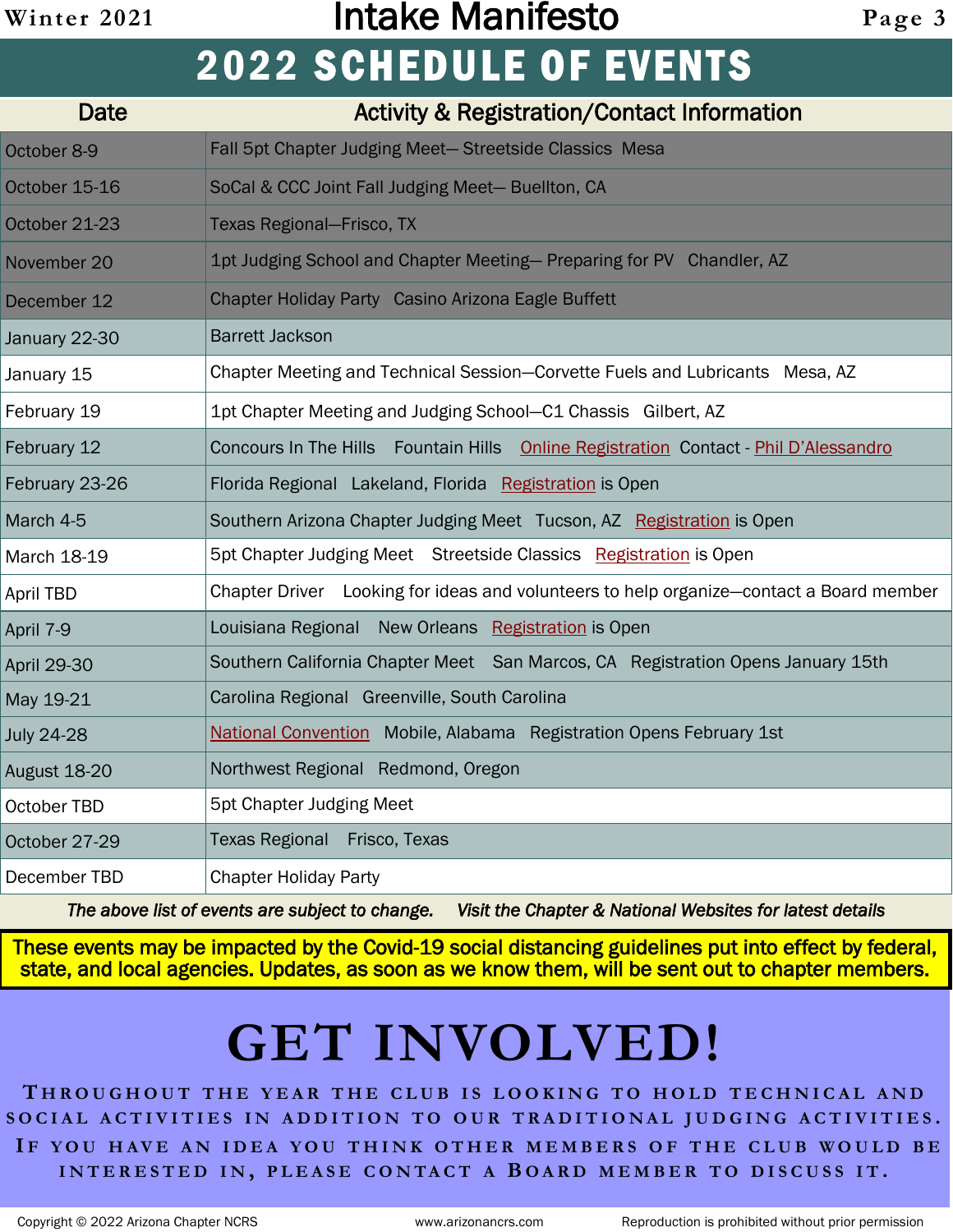### Page 4 **Intake Manifesto** Winter 2021

## **2022 CHAPTER BOARD OF DIRECTORS <sup>B</sup> <sup>Y</sup> <sup>G</sup> A R R Y <sup>M</sup> I O N**

The Chapter will start 2022 with three new board members. Ron Coleman is the Vice Chairman, Paul Morel is the Treasurer, and Tom McGowan is the Chapter Historian. Below each have provided a write-up on their background to help you become more familiar with them. I am excited to be working with them, along with those board members who will continue in their prior roles: Gary Craig as Judging Chairman; Brad Vigesaa as Secretary; David Peterson as Membership Manager/Admin; Loren Peterson as Webmaster.

As your newly elected Chairman, I thank you for your vote of confidence to lead this Board and the Chapter membership. While I will also continue to hold the position of Newsletter Editor, I would welcome the opportunity to work with a Chapter member over the next year with the goal of taking over the responsibility by 2023. It doesn't require much time, but does require that you be capable of working with common publishing software (Windows or MAC).

One board position that is currently vacant is that of Activities Chairman. The purpose of this position is to work with the board and the membership to fill out the Chapter calendar, with a focus on social events: drivers; cruise-ins; coffee/lunch gatherings, parties, and other non-judging activities. This is not to say that the Activities Director will plan and organize everything, but rather seek out ideas and recruit volunteers to aide in or do most of the work. There have been several ideas that have been discussed in the past that just need a push to make them a reality. I'd be happy to discuss more about the role if you have an interest but are having reservations making a commitment.

Before closing, I want to thank the exiting board members for their leadership, support and contributions over the past few years: Phil D'Alessandro as Chairman; Dave Talley as Vice Chairman; Dave Barclay as Treasurer; John Richards as Activity Directory. Each were recognized with a plaque at the Holiday Party as a way for the membership to express the Chapter's appreciation for their efforts.

While the Board is there to help guide the Chapter, it is the members that really make it all work through your voice and involvement. There is always a need for judges, presenters, organizers, and support volunteers, along with your suggestions and feedback. I look forward to seeing and talking with you in the coming months.

# **RON COLEMAN, VICE CHAIRMAN**

As a boy I would frequently assist my father with home auto repairs, and learned many basic skills in the process. My interest in auto restoration began to develop as a passion of mine ever since I purchased my first car in 1975, a 1965 Ford station wagon. Armed with a Chilton's manual and a humble collection of basic tools, I learned how to repair and maintain it, and drove the car in high school and my first year in college. This was closely followed by the purchase of a 1966 Pontiac Catalina which I drove throughout the remainder of my college career.

During my first active duty tour in the Marine Corps, I acquired a 1967 Pontiac GTO while stationed in California, and quickly became actively involved in the Pontiac-Oakland Club and the GTO Association of America. Upon return to civilian life, I was a founding member of the West Michigan chapters of both organizations, serving as chairman and secretary on two different occasions. Over the year, I participated in the restoration of multiple Pontiacs with friends, and have owned/restored five of my own Pontiacs since that time.

Though always an admirer of Corvettes, I made my first acquisition of a 1985 Corvette in 2021. This particular car is identical to the 1985 Corvette purchased new by my uncle, and which I was privileged to utilize multiple times in 1988 and 1989.

In 2019, I retired from a 35-year career in electronics manufacturing and started an auto restoration business in Phoenix, specializing in GM automobiles. My beautiful wife Denise and I are car lovers, and are excited about our involvement in the NCRS.

# **PAUL MOREL, TREASURER**

I am happy to serve on your board of directors for the NCRS Arizona Chapter. As treasurer I'll strive for transparency and streamlining of the finances. I look forward to working with the new board.

I joined NCRS in 2012 but my love of Corvettes goes back to when I was a kid. Growing up in New Hampshire with two friends whose Dad owned a Chevrolet dealership, I caught the bug early in life. I was thrilled to get my first Corvette at age 20.

By convention time in July, 2022 I'll be a 300 level master judge with the C3 team (1968-1972). I travel to most regional events as well as the National convention. Please reach out if there is anything I can do for you. At NCRS we come for the cars but stay for the people.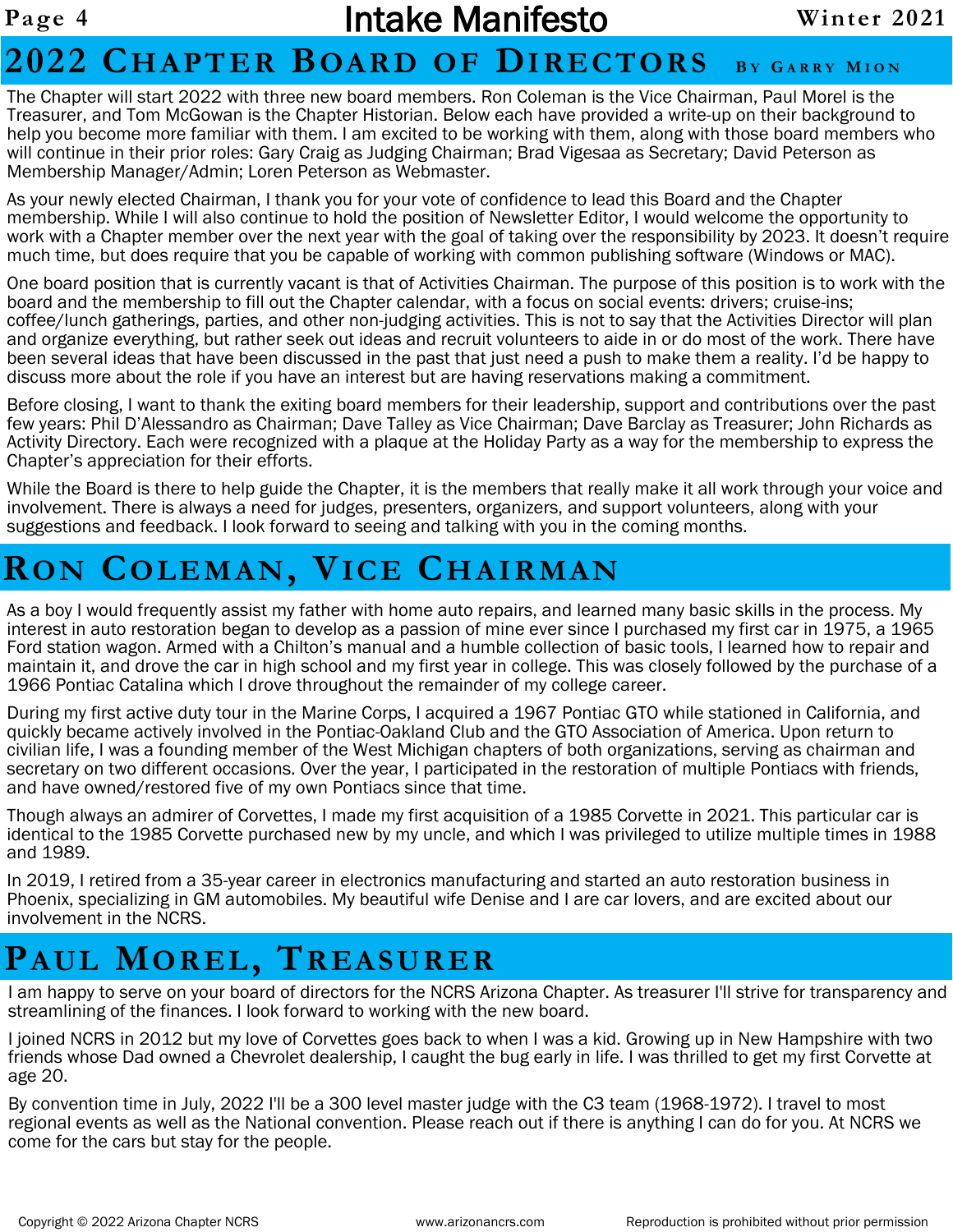### **Winter 2021** Intake Manifesto **Page 5**

# **TO M MCGOWA N, CHA P T ER HI STO R I AN**

I joined the NCRS in 1994 (Member #24,409) and enjoy being a member of the Arizona Chapter. I have owned 15 Corvettes over the years and presently own a '67 L79 Rally Red Convertible, and just purchased a '71 Warbonnet Yellow LT1 with less than 10,000 documented original miles.

I'm a professional with 45+ years of successful sales, sales management and engineering experience selling and promoting hardware/software enterprise solutions and services. My attention is focused on Broadcast Television Stations/ Networks, Sports Networks, Leagues and Teams, Post Production, Digital Intermediate facilities, Film Studios and Corporations with a focus on media production & entertainment. My specialties include technical & operational aspects of broadcast TV, post production, new media & film, including extensive archive and media asset management solutions.

I've chaired numerous sub-committees for the National Academy of Television Arts & Sciences Technical EMMY Committee, presented to large audiences at the Society of Broadcast Engineers (SBE), Society of Motion Picture & Television Engineers (SMPTE), the Sports Video Group (SVG), and similar organizations/events. I serve on the David Sarnoff Medal Selection Committee for SMPTE.

I currently live in Payson, am a Veteran of the US Army ('69 - '75), a Member of the Veterans of Foreign Wars and a Life Member of The American Legion. I'm single, never married, traveled the globe extensively and have a passion for Golf, Corvettes, Family and Friends (not necessarily in that order).

### **SP E A K IN G O F CH A PTE R HI S TOR I AN...**

One of the goals of having a Chapter Historian is in identifying and collecting information and physical items associated with the history of the Chapter since it's inception. Perhaps you can help either directly (you were around in the early years, pre 2000) or indirectly (know of someone who was involved in the early years). Start thinking about how you may be able to help, and lets see how we much we can rediscover about our past.



## **Q3 TR E ASU RY UPDAT E <sup>B</sup> <sup>Y</sup> <sup>D</sup> A V E <sup>B</sup> A R C L A Y**

Our financial balances as of December 28th, 2021, are: Checking Account: \$2446.73 Money Market Account: \$25,100.55

The September 27th through December 28th income/expense activity breaks down as shown below..

| <b>Income</b>                   |           | Expen                            |
|---------------------------------|-----------|----------------------------------|
| <b>Membership Dues Received</b> | 1900.40   | <b>Board Meetings</b>            |
| <b>NCRS Fall Judging Event</b>  | 301.62    | Administrative                   |
| Interest Earned                 | .63       | Name Tags                        |
| Total                           | \$2202.65 | <b>Fall Chapter Judging Meet</b> |
|                                 |           |                                  |

| <b>Expenses</b>                  |           |  |
|----------------------------------|-----------|--|
| <b>Board Meetings</b>            | 118.67    |  |
| Administrative                   | 257.43    |  |
| Name Tags                        | 36.00     |  |
| <b>Fall Chapter Judging Meet</b> | 1589.41   |  |
| Website Administration           | 158.92    |  |
| Total                            | \$2160.33 |  |

# **KEEP YOUR NA T IO NA L IN F ORM A T IO N CU R R E NT**

All of the Board members utilize the NCRS National System to identify, interact, and communicate with Chapter members. Thus, it is important that your information (email, address, etc) is current, and the only way to keep it current is for you to make any necessary changes directly.

You would do this by going to the nors org website and logging in.

- Click on Services
- Then click on Change Your Address, Email, Phone

From there, verify the information and if necessary make any appropriate changes.



| Renew Membership                   |  |
|------------------------------------|--|
| <b>Technical Discussion Board</b>  |  |
| Online Classified Ads              |  |
| Coming Events                      |  |
| Publications                       |  |
| Historic Document Service          |  |
| Judging Awards                     |  |
| Change Your Address, Email, Phone  |  |
| <b>NCRS Lingo Defined</b>          |  |
| Chapter Membership (Join or Renew) |  |
| Reset Password                     |  |
| Print Membership Card              |  |
| Memorial Wall                      |  |

**SERVICES** 

STORE FOUNDATION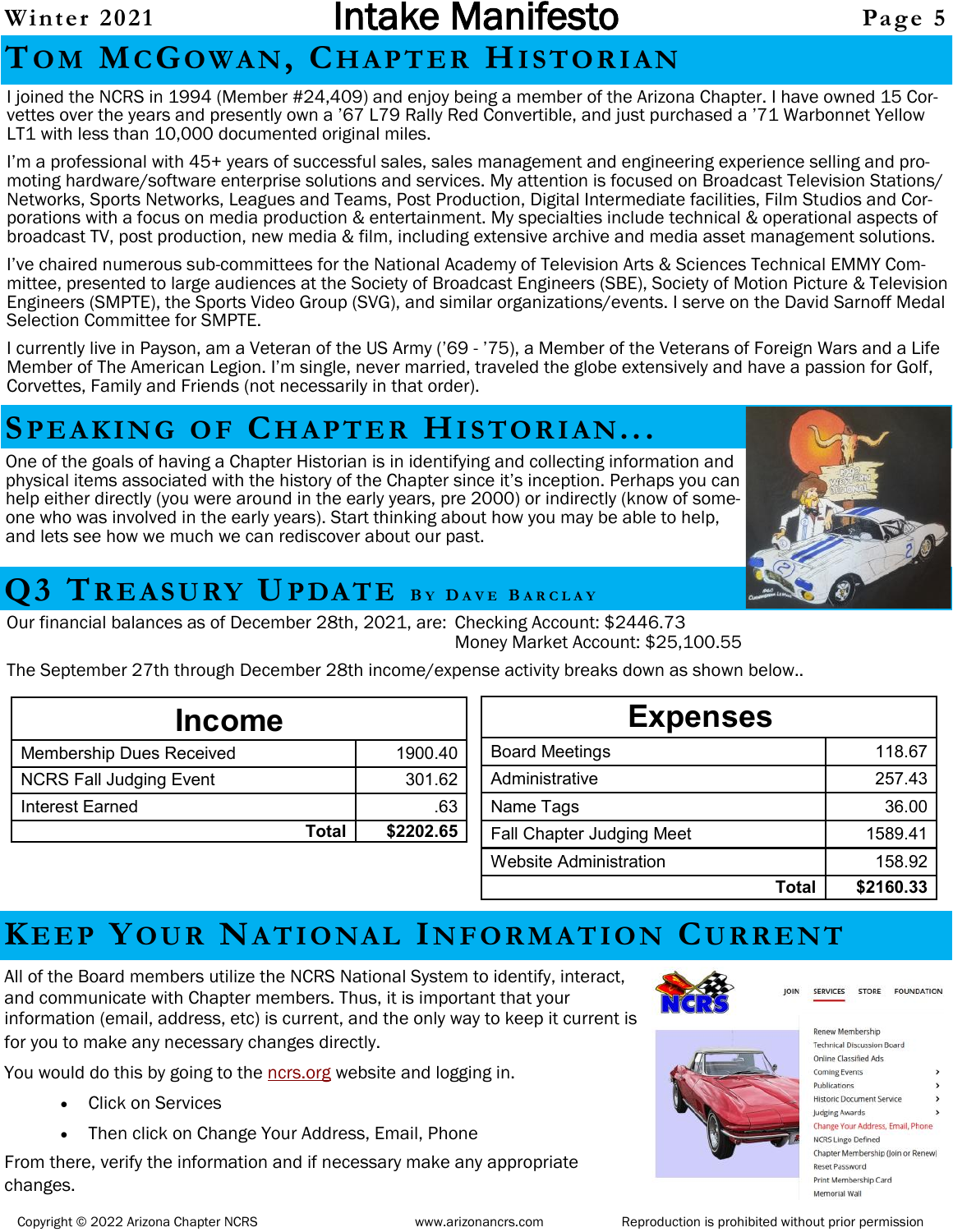#### **FA L L CH AP T ER JU D GI N G ME ET REC A P <sup>B</sup> <sup>Y</sup> <sup>G</sup> ARY <sup>C</sup> RAIG**

On October 8 & 9th, the Arizona NCRS Chapter held another very successful Fall Chapter Judging Meet. We held this Chapter meet at a great new location: Streetside Classics in Mesa. Thank you Dallas, Charles and Wendy from Streetside Classics for allowing our Chapter to use your facility! Seven great looking Corvettes were judged for Flight Judging. We had a 1954 Corvette owned by Candace Paulino being Flight Judged. Usually we don't see too many 53-55 Corvettes come out for judging. Thanks Candace for bringing out your 54 Corvette. We had one of the newer Corvettes being judged come out, a 2001 owned by Richard Fleming. Thanks Dick for bringing your 2001 out to be judged. Of course we had a big turnout for C2 Corvettes and I had to defer three of them to the Spring Chapter Meet. Thanks Kevin, Paul and Bob for bringing out your C2 Corvettes. Sorry Steve, Tom & Bill for having to defer your C2 Corvettes to the Spring. Additionally, we had two C3 Corvettes, both 1969s, great looking cars from Chuck and Joe. We had four cars driven to the event for Sportsman display, a 1963, 2002, 2003, and a 2014 Corvette. A total of 44 members participated in the Chapter Meet.

This year, 2022, has been a better year for NCRS Chapters to have Judging Meets or in-person Judging Schools. Our Chapter has been active in holding the first Regional since Covid-19 hit the world and continued by holding a Chapter Judging meet this fall. It is good to get everyone back together in-person. Thank you to all members for continuing to support our Chapter.

On Friday I held a Judging School regarding Standard Deductions with very good participation from all of the members. This school was timely since the following day we would be using Standard Deductions on all seven cars. We had 27 Chapter members attend this Judging School.

| <b>Flight Awards</b> |      |                   |  |
|----------------------|------|-------------------|--|
| Candace Paulino      | 1954 | 2nd Flight        |  |
| <b>Kevin Dewitte</b> | 1965 | Top Flight        |  |
| Paul Bailey          | 1966 | 2nd Flight        |  |
| <b>Bob Swaback</b>   | 1966 | <b>Top Flight</b> |  |
| Joe Bonner           | 1969 | 2nd Flight        |  |
| Chuck Mercurio       | 1969 | 2nd Flight        |  |
| Dick Fleming         | 2001 | Top Flight        |  |

We could not have had a successful Fall Chapter Meet without our volunteers as well as the fabuous Tabulators: Cathy, Beverly, Suellyn and Margaret. And of course we couldn't have a successful Chapter Meet without all of our judging teams and the team leaders Garry Mion, David Peterson and Paul Morel. Thank you all for your time and effort.

We also had for Bowtie display a very original low mileage 1970 Corvette owned by Bruce Tanninen. This 1970 just received the Four Star Bowtie award at the 2021 NCRS National in Palm Springs California and I got to judge this fabulous car for Bowtie Mechancial at that National. Bruce, thanks for bringing your car out to our event!

One of our future Judging Schools regarding Bowtie Judging will feature this car. Bruce is working to obtain a 5 Star Bowtie award for his car and to achieve a Duntov award as well, good luck!

| Steve Lambrecht | 1963 |
|-----------------|------|
| Pete Bergmann   | 2002 |
| Dana Richard    | 2003 |
| Mike Amos       | 2014 |

Sportsman Awards





















Copyright © 2022 Arizona Chapter NCRS www.arizonancrs.com Reproduction is prohibited without prior permission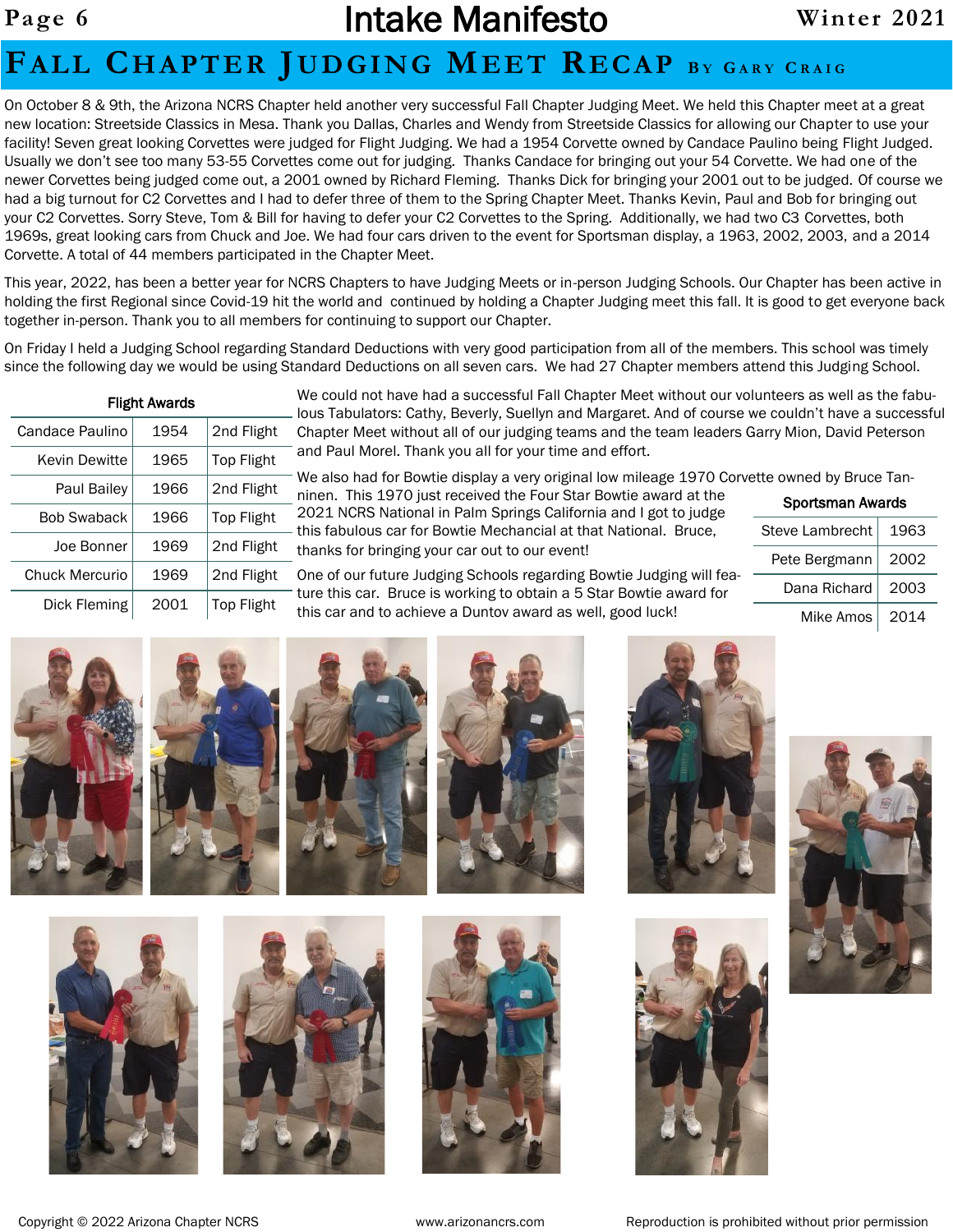#### Winter 2021 **Intake Manifesto** Page 7 **JUD G IN G SC H OO L REC A P—PI T FA L L S O F PV <sup>B</sup> <sup>Y</sup> <sup>G</sup> ARY <sup>C</sup> R A I G**

On November 20, the Arizona Chapter held a Chapter Meeting and an in-person Judging School regarding the topic: Avoiding Pitfalls of PV Test. Pete Bergmann presented this topic at the 2021 NCRS National in Palm Springs, CA and was generous enough to present this topic to our AZ members at this Judging School. This judging school event was held at Pete's garage in Chandler and there were many Corvettes driven to the school. Thank You Pete for hosting our Judging School at your garage. Pete presented the topic and we had a lively discussion and points given since we have many members that have taken their Corvettes through the process for a Duntov award and Performance Verification (PV) is a critical and difficult part of obtaining this Duntov award. There was plenty of coffee and the donuts were all eaten so it was a good event. It looked like everyone enjoyed getting together to talk Corvettes and learn something new.



# **UP C OM I NG CH A P TER EV EN T S—MA RK YO U CA L E NDAR**

#### **JANUARY TE CH N IC AL SE S S I ON <sup>B</sup> <sup>Y</sup> <sup>G</sup> ARY <sup>C</sup> RAIG**

On January 15, the Arizona Chapter will hold a Chapter Technical Session at my garage. Topic will be Fuels and Lubricants for Vintage Corvettes. I presented this topic at the 2021 NCRS National in Palm Springs, CA. This Technical Session will use this presentation plus have many handson exhibits related to the topics being discussed. A flyer will be sent to all Chapter members detailing location and time.

#### **CO NC OU RS IN TH E HI L L S**

On February 12th, Phil D'Alessandro will again be organizing an Arizona Chapter NCRS presence at this 8th annual show in Fountain Hills, which attracted well over 1000 cars in 2020. This event raises money benefiting Phoenix Children's. You can read more about the event by going [here.](https://www.concoursinthehills.org/)

Space is limited, so if you plan on attending please go [here](https://secure.phoenixchildrensfoundation.org/site/Ticketing?view=Tickets&id=114944&_ga=2.242454210.1965237080.1623079858-1578642170.1616717720&utm_source=concoursinthehills.org&utm_medium=referral&utm_campaign=event-promotion-2022-concours-in-the-hills&ut) to register. Cost is \$60/car. Once you have registered, let Phil know you will be attending by emailing him at pdalessandro9@gmail.com.

Besides a great setting with the fountain in the background and lots of cars, it is also an opportunity to meet and talk with other corvette owners who may not be familiar with NCRS and what it has to offer.

Even if you don't plan to register and show your car, come out and support the Chapter, perhaps also finding it your heart to make a donation.



### **FE B RUARY JUD G IN G SC H OO L <sup>B</sup> <sup>Y</sup> <sup>G</sup> ARRY <sup>M</sup> I O N**

On February 19th, the Arizona Chapter will hold a Chapter Judging School at my garage in south Gilbert. I will be going over C1 Chassis Judging, using my body-off frame as reference. This will provide easy viewing of chassis details not otherwise viewable with the body on or the car on the ground. I will cover areas related to CDCIF where there is divergence from the Judging Manual,

or where interpretation may lead to differing opinions as to typical factory production.

With some luck (and a lot of get off my butt and finish it already effort), I hope to have the engine, transmission, and exhaust installed. A flyer will be sent out in early February to all Chapter members detailing location and time.







### **SP R I NG CH A P T ER JUD G IN G MEE T <sup>B</sup> <sup>Y</sup> <sup>G</sup> ARY <sup>C</sup> R A I G**

On March 18-19, 2022, the Arizona Chapter will be holding our 2022 Spring Chapter Meet at the [Streetside Classics](https://www.streetsideclassics.com/locations/phoenix) facility in Mesa. This event will be similar to our 2021 Fall Chapter Meet where Operations testing will be conducted on Friday along with a Judging School, followed by the normal Flight Judging on Saturday. We already have 3 C2 Corvettes that are signed up from the 2021 Fall Chapter Meet overflow.



#### [Registration](https://www.forums.ncrs.org/register/event-subscription.php) is open and ready for you to sign up.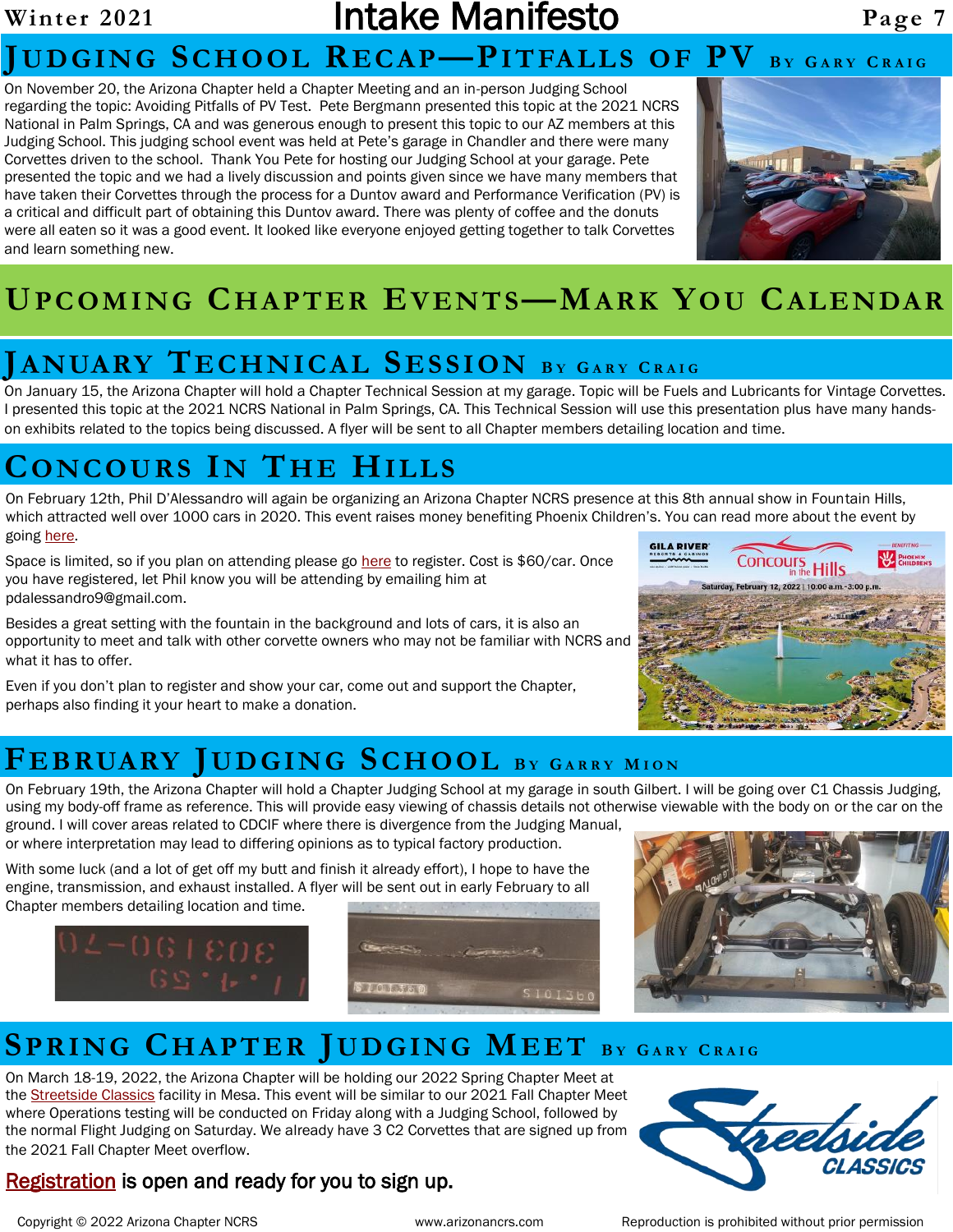### Page 8 **Intake Manifesto** Winter 2021

#### **AL U M I N U M VA LV E COV E R R E S TO R A T I O N <sup>B</sup> <sup>Y</sup> <sup>M</sup> I K E <sup>M</sup> I L E S K I E W I C Z**

While at the John Marsh car show in Sun Lakes, I spoke with a fellow car enthusiast who inquired if I might be interested in a pair of Corvette Aluminum Valve Covers. I said yes, of course, as all car parts geeks would naturally respond.

I was becoming excited until he mentioned the covers had been painted Navy Blue! This fact could have been a significant obstacle, but I figured what do I have to lose.

He was planning on traveling the next couple of weeks, so when he returned, I contacted him and decided to see the covers in person. I asked John Marsh to join me since the owner of the parts lives in the Sun Lakes area.

When we arrived, the Gentlemen brought out the valve covers. As he stated, they were very blue, but otherwise, they were in excellent condition without any cracks or dents. Of course, they would need

restoring, but I purchased them anyway and put them on a shelf in the garage, where they stayed for a couple of years.



I finally decided to start the restoration project and first tried to remove the paint with Lacquer Thinner. Nothing I tried seemed to touch this resilient paint. I contacted John Marsh and expressed my frustration. He told me about a company he used to strip his aluminum F.I. doghouse. The company's name is Express Metal Cleaning in Phoenix.

They did a great job removing the paint, which was probably powder coated. The process used was dipping the valve covers in a solution to remove the paint, and no bead blasting was necessary. They completed the entire process in one day.

The next step would be getting them back to looking new again. I used a Company in the Los Angeles area to refinish

aluminum valve covers and intakes in the past. I called Judy, the owner of the Company, and she asked me to send the covers to her facility for restoration.

The Company is:

J & P Precision Deburring 818-998-6079

Two weeks later, I received my restored valve covers back, and they looked brand new! What a difference looking original again can make.

I hope this helps any of you that might require finding a reputable company to restore aluminum parts for any future projects.

#### $P$ **ULL THAT OIL OUT** BY JOHN LEGATE

Many years ago while returning home from San Francisco, the plastic oil pressure gauge line ruptured in our '72. The result was the entire oil content of the engine being evenly distributed on the lower firewall and surfaces underneath the car. What a mess!

Fast forward to a current restoration, I realized the oil had soaked into the fiberglass. After some research, I tried different potions (sawdust, lacquer soaked rags, etc.), to no avail. Masking tape (or anything else!) would not stick to the interior floor areas of the car.

While shopping at Home Depot, I came across a concrete driveway & porous surface stain remover called "Pull It Out!" by Chomp. It is a snow-white liquid that is painted on and dries to a white residue powder, UNLESS it has absorbed oil, in which case the residue turns a dark color.

I used 2 or 3 coats on BOTH sides of the fiberglass, or when the final coat dried white. Residue can be vacuumed or wiped clean with a damp cloth. I was happy with the results